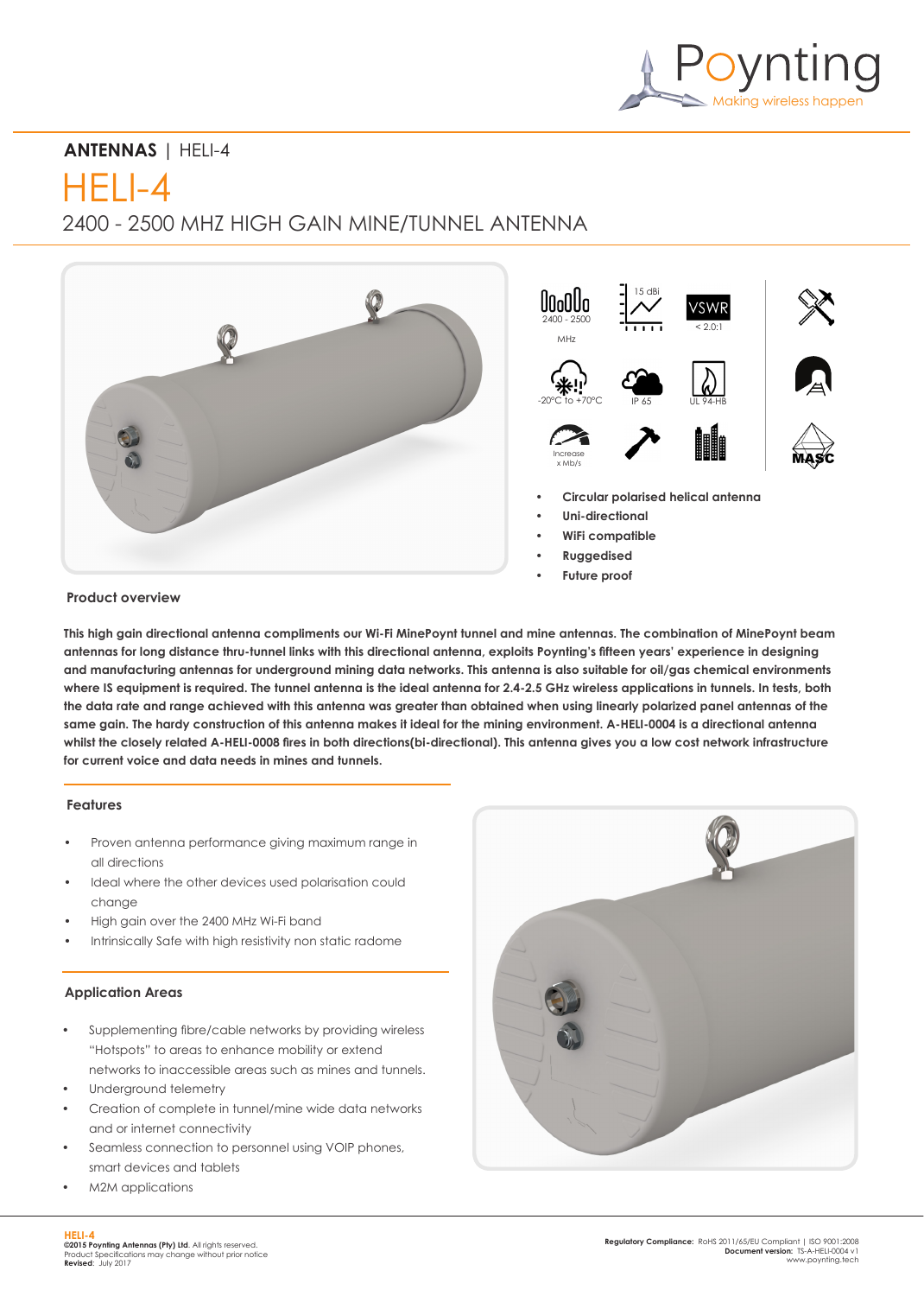# **Frequency bands**

The HELI-4 is a wide-band antenna that works from 2400 - 2500 MHz

Indicates the bands on which this antenna works





#### **Voltage Standing Wave Ratio (VSWR)**

VSWR is a measure of how efficiently radio-frequency power is transmitted from a power source, through a transmission line, into a load. In an ideal system, 100% of the energy is transmitted which corresponds to a VSWR of 1:1.

The HELI-4 delivers superior performance across all bands with a VSWR of  $< 2.0$ :1 or better.





#### **Gain\* in dBi**

15 dBi is the peak gain across all bands from 2400 - 2500 MHz

Gain @ 2400-2500 MHz: 15 dBi

\*Antenna gain measured with polarisation aligned standard antenna

#### **Radiation patterns**